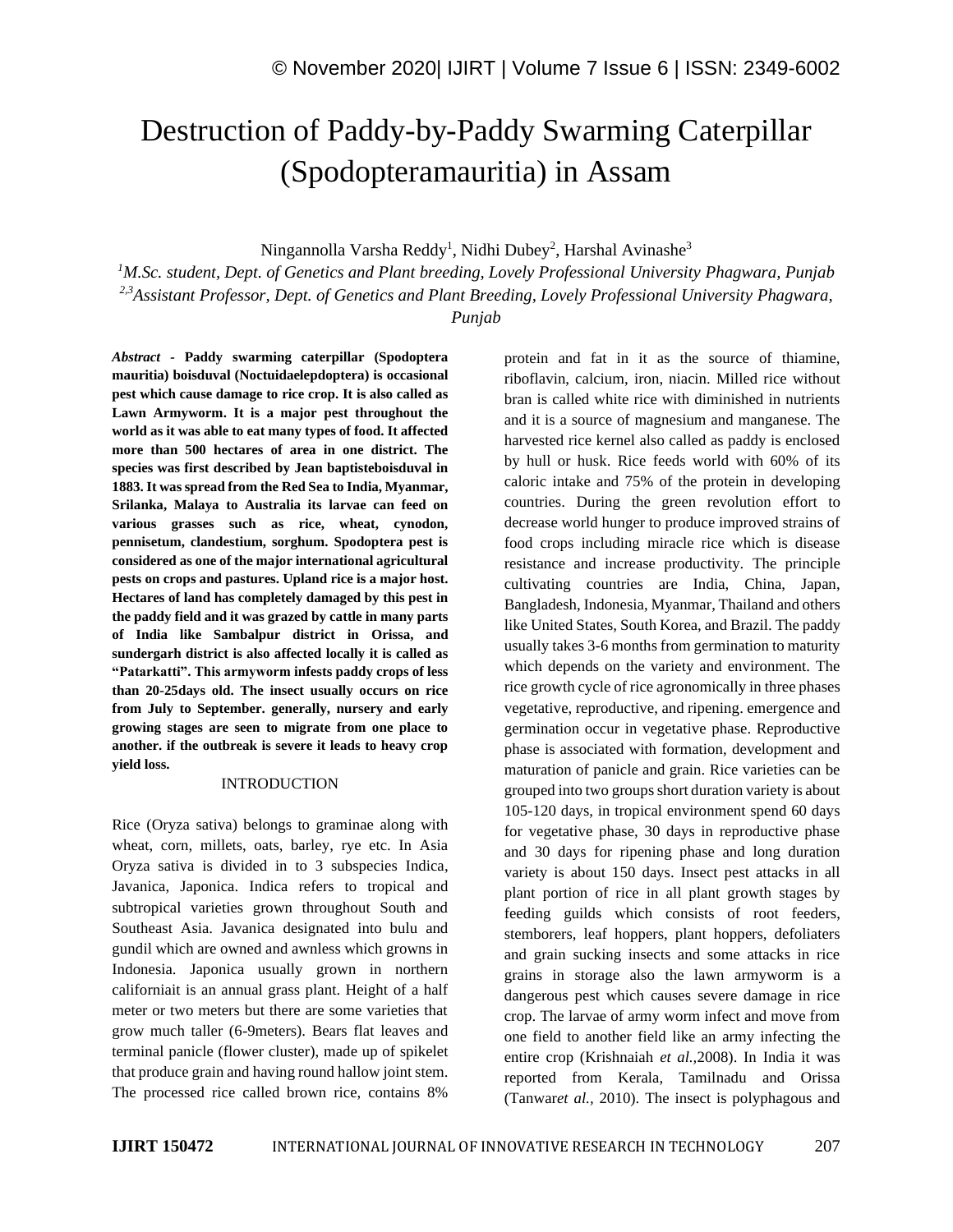causes damage to different crops of Gramineae family and some weeds. Plants which are infected by lawn armyworm have skeletonized leaves, some plants have holes on whole leaf or even entire young plant can be destroyed.

## ABOUT SPODOPTERA MAURITIA

The lawn armyworm, Spodoptera Mauritia (boisduval), in 1953. It was first recorded correctly from Hawaii (Pemberton ,1955) and exactly in a year (Tanada, 1955) became most serious pest of lawns particularly in Bermuda grass plants. Recently fletcher in 1956 placed subspecies of Hawaiian specimens, S.mauritiaacronyctoidesguenee, rather than in the nominate subspecies. In Hawai the present importance of S.mauritia and limited knowledge of its biology has promoted this study. They are present in flocks and they destroy the whole seedling of a particular field and they move to another field, so they are called as 'armyworm'. Occasionally serious damage will cause to rice crop by this polyphagous species. Insect eggs lay hairy irregular mass of size 0.5cm across the painted wall of house. Moths have a wingspan of 40mm and are ashy gravy. Due to the nocturnal habit of females, they mate just after 24hours of emergence. On various types of grass weeds and rice leaves they start to lay eggs 200-300 in a batch after mating. The baby caterpillars are about 0.1 cm long with big black head. Young caterpillar is green and smooth with longitudinal lines, whereas larvae descend from wall on silk and threads. After this, caterpillar turn brown on front and back with two rows of triangles. If we disturb the head in the middle, they drop and curl into spiral shape. Smooth, cylindrical larvae have Cshaped black spots of two rows having dorsal stripes and pale body. Larvae feeds on leaf tissues and their final length is 3.8cm undergo six larval stages. Pupaepupeats in an earthen cocoon in soil and it is in dark brown color which measures 16-17mm long. In a cocoon dug pupation takes place in the soil. The adult moth is brown colored having complex pattern on the forewings with light marks. The pheromones of this species are identified. This moth prayed by the bolas spider of selaenia species. On the end this spider oscillates a silk thread with a sticky nobe which emits a copy of a female moths pheromones that attracts male moths. These Caterpillar usually feed at night on leaves and defoliate plants totally. Generally, in large number of big swarms devastiate the whole crop overnight after finishing of one field crop the swarm shifts to another field in a regular army formation. The loss of yield due to this pest varies from 10-20%.



#### SYMPTOMS OF DAMAGE

Larva cut the seedlings in large scale and feed exposure by cattle is seen in severe infested fields. They feed gregariously and shifts from field to field. The caterpillars feed on plants and cause damage in the form of skeletonized leaf, shotholes on leaf blades, and stem dieback. The swarming caterpillar infect crop by cutting leaf tips, leaf margin and even plants at the base.

## LIFE CYCLE

In kharif season this pest is active but the damage appearance is notified in early part specially in cases after good rains which appears in a true armyworm. Actually, there are 3-4broods in a season among this 2<sup>nd</sup> brood is the most dangerous. It completes 2-3 generations in a year. Duration of various stages in which it takes egg-7days, larvae-30days, pupa 8-10 days.

#### ADULT

For oviposition, the adult moth moves long distance (Strong fliers). After 1-2 days of the emergence of seedlings the moth mates and starts oviposition. For oviposition 4-20 days seedlings are preferred in flooded area. Egg laying occurs rarely on rice plant during early infestation. Generally, first instar larvae migrate to rice plants from grasses/weed. Usually, females tend to oviposite in the same area. After the germination of seeds in direct sown fields the firstgeneration moths appear.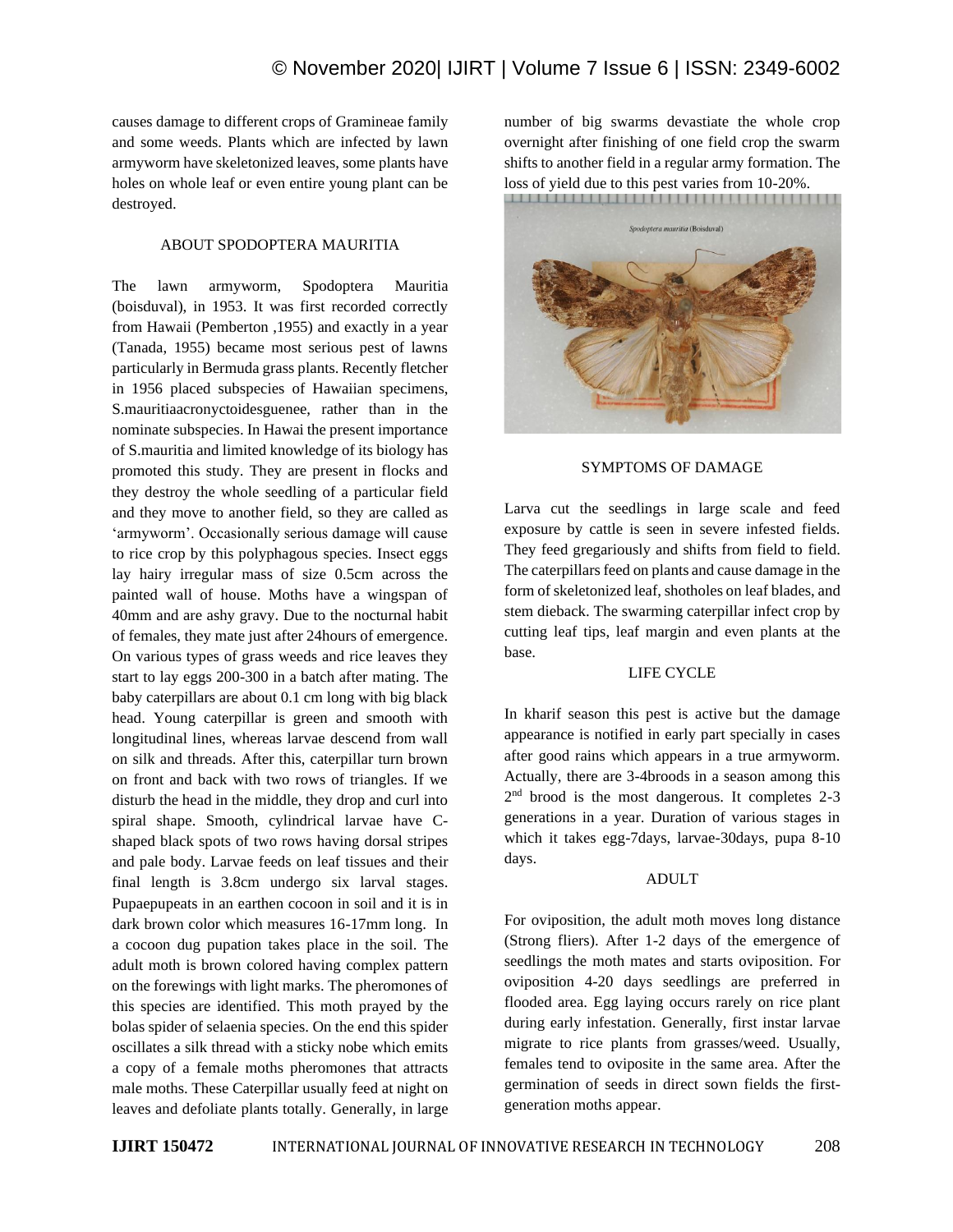#### EGG

Generally, females lay eggs on the tip of upright leaves which contains around 150-200 eggs. Eggs are covered with gray hairs from the anal tuft of the female. Usually, Egg is creamy colour while laying and turns a brown tinge when development proceeds. For oviposition it takes 4-6 days and on the first night after mating the female lay minimum number of eggs around one ranging 528-1084.Egg has incubation period of 3-9 days.

## LARVAE

Hatching occurs during mornings and newly hatched larvae rest on rolled edges of leaves and feed on green matter from the leaf tip. They are almost invisible. This newly hatched larvae are difficult to identify on foliage as they are light green with yellowish white lateral and dorsal strips which are about 2mm in length. During 17-32 days of larval development

period the larvae undergoes 5-6 instars. Those beyond 3<sup>rd</sup> larval instar hide during daytime as they are perfectly nocturnal. They remain active during the day if the weather is cloudy. When caterpillar grows, they turn into greyish brown color with a crescent shape black spot on each side of segment. Upper margins of lateral stripes are reddish in colour. The pattern of feeding describe that late instar armyworms caused sudden damage in the fields. The last instar produces frass which in weight is 5times heavier of that previous instar. The fully grown larvae has dark colored head capsule with pale forked line of 35-40mm long with dull dorsal and subdorsal strips.

#### PUPAE

Matured larvae burrows in soil in an earthen cell slightly beneath the ground portion by selecting suitable places for pupation. Slender apical spines and finally this period lasts for 7-10 days.